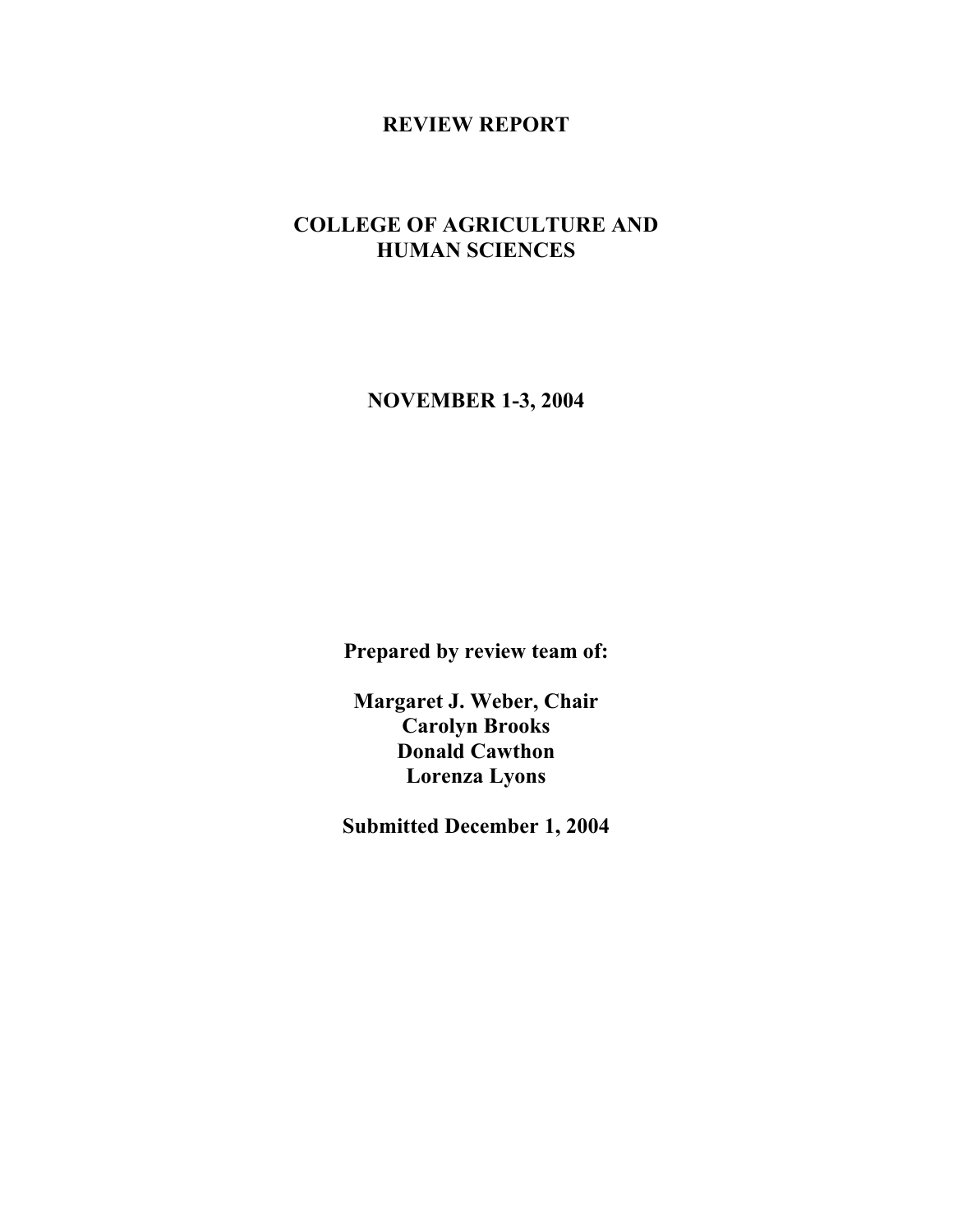## **OVERVIEW**

Prairie View A&M University is a land-grant institution dedicated to excellence in teaching, research, and extension/service. The University is committed to achieving relevance in each component of its mission by addressing issues and proposing solutions through programs and services designed to respond to the needs and aspirations of individuals, families, organizations, agencies, schools and communities. Having been designated as one of three "institutions of the first class" in the State of Texas, Prairie View A&M is committed to preparing undergraduate and graduate students in a variety of careers, including agriculture and the human sciences. The University has a rich history as a land-grant institution.

In keeping with the President's commitment to ensure that all programs at the University maintain a certain level of quality, the President requested an external review be conducted to assess the strengths and challenges that exist in the College of Agriculture and Human Sciences.

The review team included four persons with significant experience in the field of Agriculture and Human Sciences. The team reviewed many documents before arriving on campus regarding programs in the College and devoted 2.5 days on site reviewing additional information. The team also conducted interviews with College administrators, faculty, staff, students and farm workers to collect information regarding strengths, challenges, and issues impacting the quality of programs in the College. The team toured research and teaching facilities in agriculture and human sciences, as well as the University's farm.

This report is based on the results of the many documents that were reviewed, interviews conducted, and observations made during the site visit.

The University offers both undergraduate and graduate programs in many disciplines. It appears that the College of Agriculture and Human Sciences is the only College at the University where no major consideration has been given to improving the instructional curriculum and facilities during the last several years.

The University has received significant funding from the State of Texas to improve the quality of existing programs, to develop new programs, as well as to upgrade instructional facilities. However, there was no evidence that the College of Agriculture and Human Sciences had benefited from any of those funds. Consequently, there were many areas in the College that appeared to be deficient.

The remainder of this report will highlight the strengths and challenges that were found during the review process, as well as recommendations to address the challenges.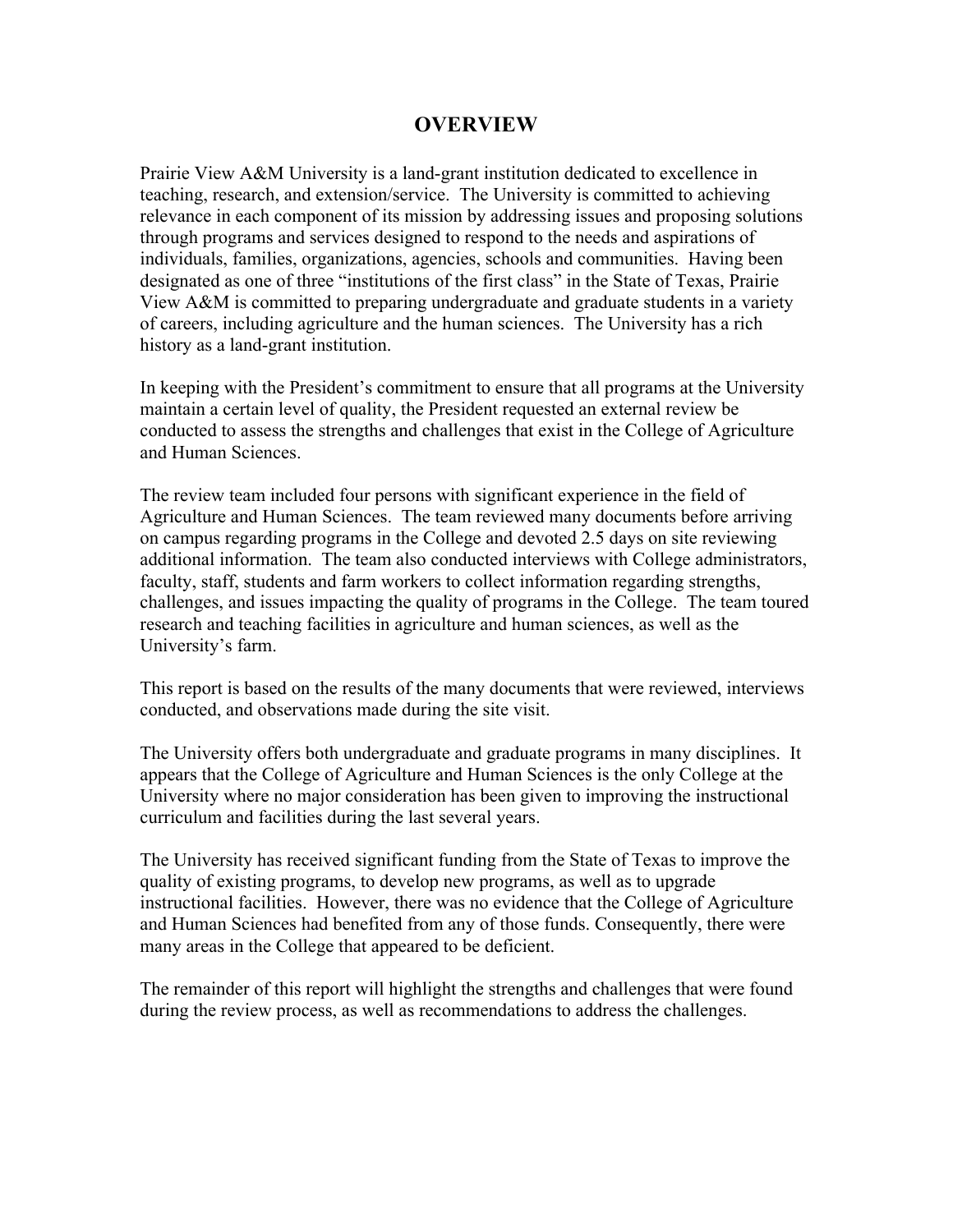## **EXTENSION**

#### **Strengths**

The Extension professionals and para-professionals are very committed to serving the disadvantaged and underserved populations in the state. They believe that they are very in tune with their constituents and offer important programs that make a difference in the lives of those that they serve. They are aware that their small group makes a small, but important impact to the citizenry, both adult and youth.

There is a positive rapport among the professionals and the staff. They understand the mission of the land grant university and are fully engaged in providing the programming as their component of the tripartite mission because of strong support and effective leadership by the extension administration.

The Extension unit has a strong planning process with a subsequent, effective implementation of the plans. There is knowledgeable and committed support for the strategic plans, which would indicate that the entire extension unit was engaged in the process and appreciate the results of the planning in their programming. Although PVAMU extension is understaffed for the numerous initiatives they engage in, outcome assessments reveal that they are making substantial impacts for their clientele.

## **Challenges**

Connections with the research faculty could provide meaningful programming that stems from the research programs within the College.

Small group of professionals reach a large number of individuals and are committed to stretching their resources to serving the citizenry.

#### **Recommendations**

1. Joint appointments between CEP and CARC might provide important linkages between research and extension.

#### **TEACHING**

No matter how highly regarded CEP or CARC work to impress would-be supporters and advocates, declining CAHS academic programs will diminish the reputation of the university's land-grant accomplishments. Failure of the College's non-academic units to share resources and assist with essential needs of the College's academic programs is very unwise and counterproductive to raising the imminence of PVAMU's land grant status among its peers.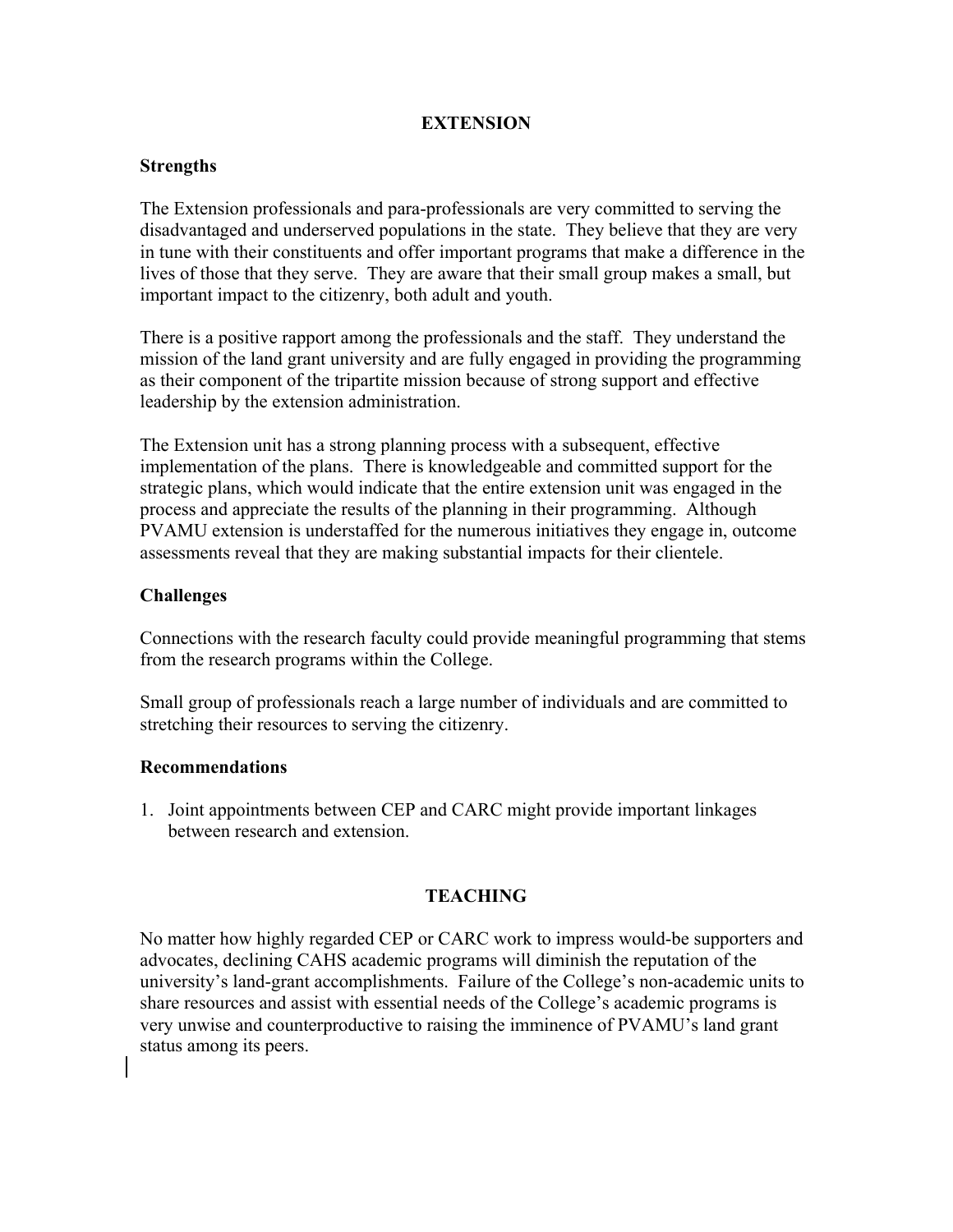## **Strengths**

Faculty and staff in CAHS proclaimed their commitment to students.

Faculty interviewed were very student-centered.

## **Challenges**

Enrollment in the college is at a level of concern to faculty and to the university. The data concerning enrollment, graduation and retention rates, etc. were inconsistent among the variety of data gathering avenues and Institutional Research.

The academic faculty members feel demoralized and neglected and pointed to examples contributing to this as:

- Removal of department heads and replacement with program coordinators
- Allowance of degradation of the buildings which they inhabit (particularly the Agriculture building) to become the eyesore of the campus (see comments in Facilities section)
- Changing of the curriculum with very little input from faculty
- Merging of two departments that are too distinctive for common issues in spite of the fact that they are excellent pairings for separate departments in the same college
- Giving them cause to believe the campus plans to merge them with others into extinction because of declining enrollment. Yet, they felt other academic departments have less enrollment and less impressive graduation rates, but these units are being greatly enhanced with funding and capital investments.

The CAHS curricula and majors are not current for today's agricultural and human sciences disciplines.

CARC faculty and sometimes the CEP faculty provide research and job opportunities for students in other colleges rather than for their own majors.

Students indicated that the degree plans are in constant flux because of the need to have classes with sufficient enrollment. Therefore, low enrollment classes are usually not offered. Instead, students take courses that are not very pertinent to their majors and are out of sequence. Some concentrations have only one or two faculty members, thus the same faculty members teach the same material in different courses and students do not get exposure to different expertise and different teaching styles and qualities within the department. Curricula are not deemed of enough rigor, depth or breadth to prepare students to go on to graduate school or to be competitive in the job market.

Faculty indicated that some courses are taught by those with insufficient expertise.

Today's agricultural disciplines should include more core sciences such as inorganic and organic chemistry, calculus, molecular biology, etc. Also more students would be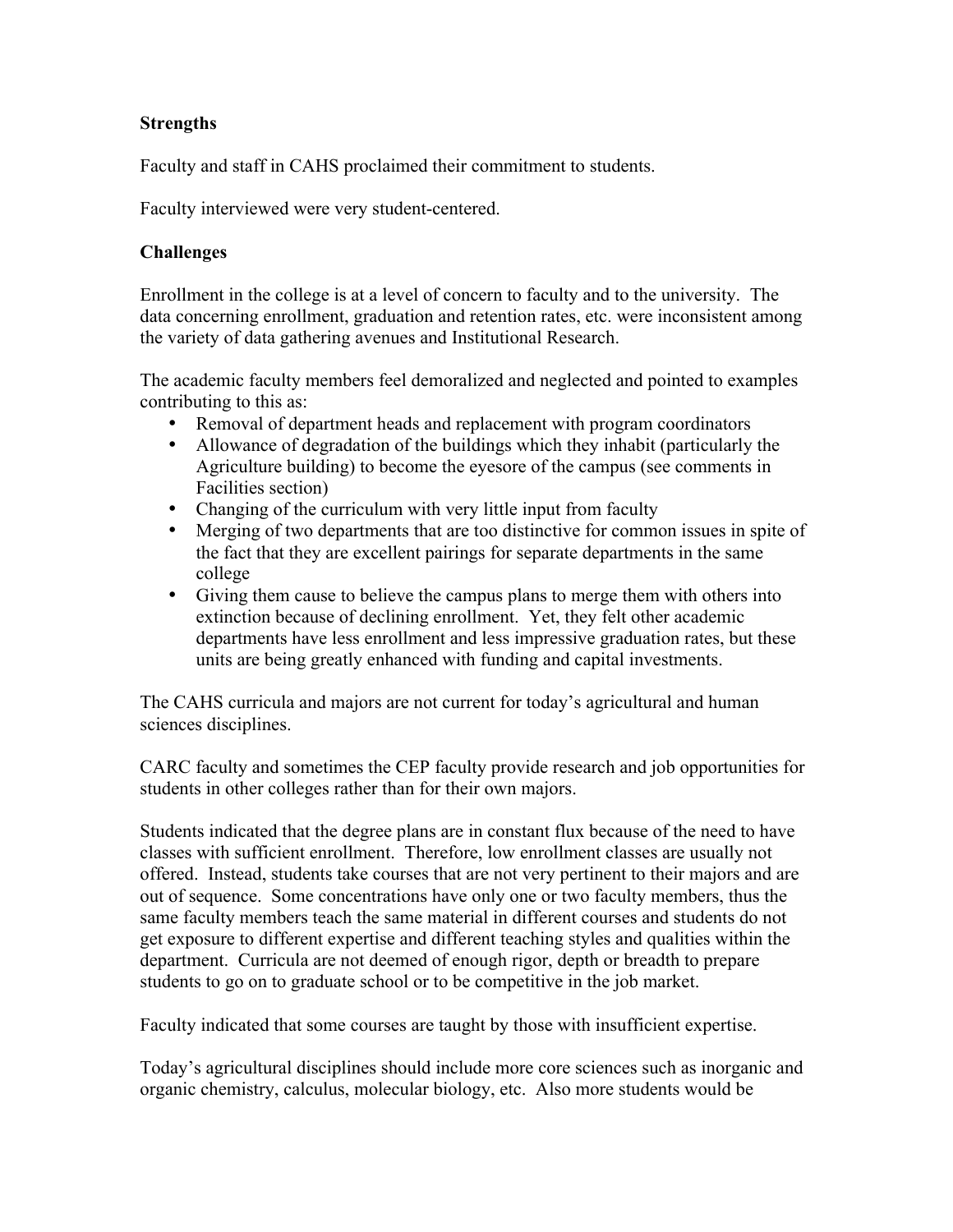attracted to plant sciences, environmental sciences, natural resource sciences/management such as forestry, fisheries, wildlife management, but CAHS would need additional faculty lines to offer these high-demand programs.

The pre-vet program is a strong recruiting program for traditional agriculture programs all over the country; yet the pre-vet program at PVAMU is housed in Arts and Sciences. Students who were interviewed indicated that after a brief stay in the pre-vet program in the other college they transferred to CAHS because of the animal science program and the associated hands-on experience.

The Human Science program has several options with a very small faculty. Students may have the same faculty member for all of their major courses, which limits their educational program. Classroom facilities are inadequate with termite damage in nutritional laboratories, leaking in some classrooms, and a nutrition lab that has limited usage. Nutrition as a major department has a very small number of students and only two faculty members.

## **Recommendations**

- 1. Allow the College to house two departments, the Department of Agriculture and the Department of Human Sciences and Nutrition. Initiate a national search for department heads of each unit.
- 2. Allow the department faculty time to thoroughly work on programming, curriculum strengthening, development of new majors and prioritization of resource needs. Include students in the curriculum development meetings.
- 3. Institute advisory boards of renown experts from universities, industry and government agencies to assist in academic prioritizations.
- 4. Return the pre-vet program to the CAHS.
- 5. Encourage CARC scientists to provide most if not all of its student research and employment opportunities to CAHS students so that they can receive the cutting edge learning that the other College's students already have because of recent university investments. This will also assist CAHS in recruiting top students to their academic programs.
- 6. Consider stronger summer course offerings as requested by students.
- 7. Aggressively seek new hires who are recent terminal degree recipients.
- 8. Offer teaching workshops for faculty.
- 9. Develop articulation agreements with Community Colleges and develop viable and innovative recruitment strategies.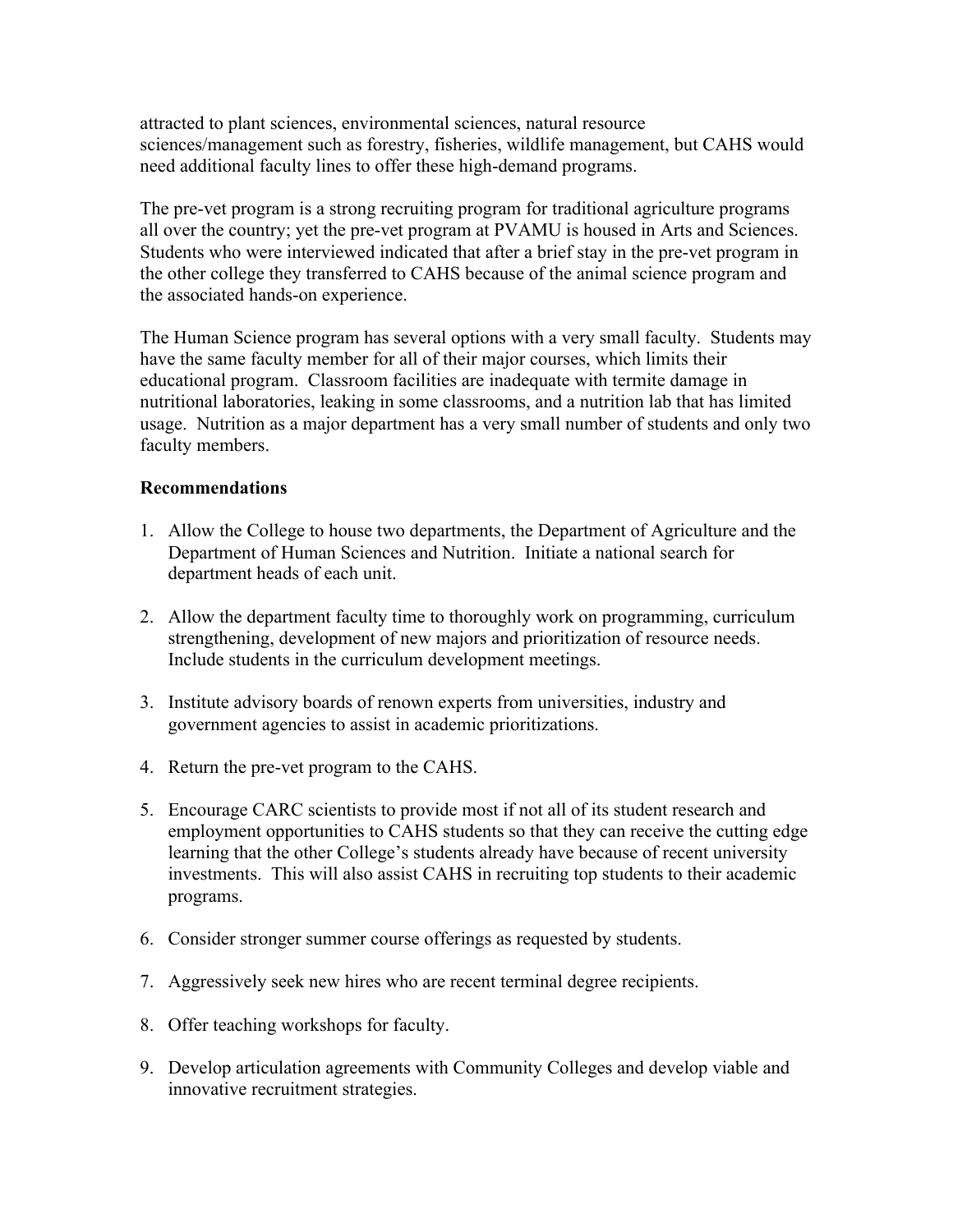- 10. Review strengthen of courses for content and overlap in all programmatic areas.
- 11. Consideration might be given to a college success center in the College that would help first generation college students with study information and navigating the higher education processes.

#### **RESEARCH**

#### **Strengths**

The Cooperative Agricultural Research Center (CARC) is staffed with qualified, potentially productive scientists with adequate credentials to become authorities in their respective fields of study. Scientists are focused on scholarly activities including grantsmanship, patent applications and scientific presentations. CARC office and laboratory facilities and research equipment appear state-of-the-art and well maintained (reference to the need for additional maintenance and repair funding was mentioned during the review process).

## **Challenges**

CARC scientists, because of the predominantly basic nature of their research, do not relate well to producer clientele, nor the efforts of CEP specialists and staff. Because of the high ratio of basic to applied research, knowledge gained from CARC efforts are largely not applicable, nor transferable, to producers as end-users. This makes fulfillment of the landgrant mission more difficult.

Based on resumes provided and the apparent investment of the university in the research program, it appears that CARC faculty are underpublished in peer-reviewed journals and do not secure the level of competitive grant funds anticipated by the review team. Data provided indicate that capacity building grants provide the vast majority of operational funds to support research efforts and other federally-funded competitive grant programs are not secured.

Little collaboration exists between research programs and individual scientists within CARC, or with the Extension and teaching units. This lack of collaboration could impede successful competitive grantsmanship efforts due to the current emphasis placed on multidisciplinary/multi-institutional research initiatives by federal agencies and limits research findings from being incorporated into the instructional and extension programming.

Research faculty hire and provide laboratory and other training to students, which is a valuable contribution to the educational and mentoring processes. However, CARC faculty play a minor role in formal classroom education or graduate research projects.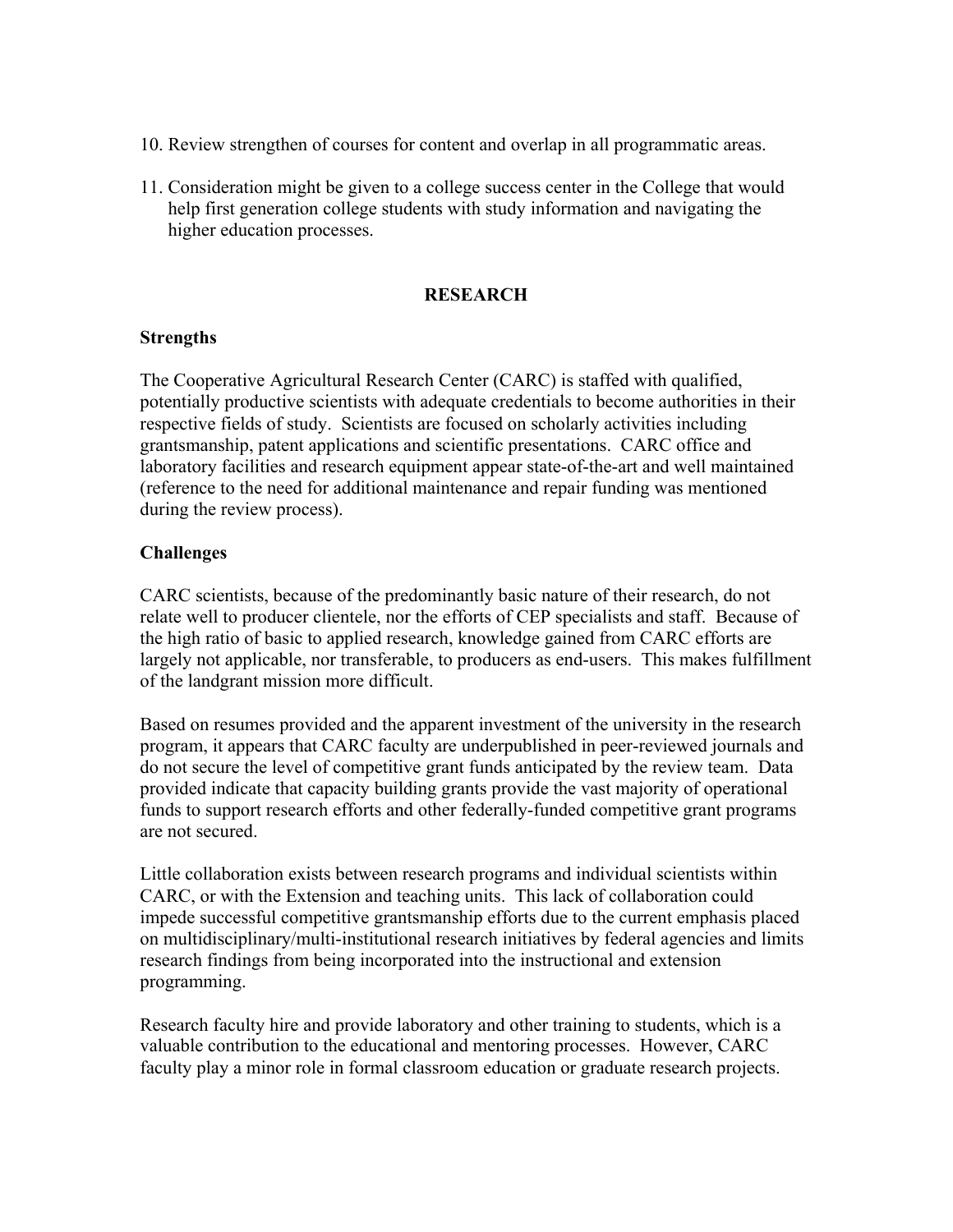#### **Recommendations**

- 1. As funding and faculty vacancies permit, hire research faculty with stronger linkages to agriculture, and expand the base of applied research that will produce products more directly applicable to end users.
- 2. Enhance collaboration between research scientists in CARC by identifying common themes and forming teams of scientists to research complex problems from a multidisciplinary approach.
- 3. Increase the number of joint appointments between research, teaching and extension faculty to enhance communication and collaboration between units.
- 4. Encourage and reward an increased number of peer-reviewed publications.
- 5. Encourage preparation and submission of multidisciplinary proposals to competitive grant programs (in addition to capacity building grant programs), and encourage collaboration between/among research, teaching and/or extension faculty.
- 6. Develop mechanisms through which research faculty can play more vital roles in chairing/co-chairing graduate student committees, and teaching undergraduate and graduate students.

# **FACILITIES**

The quality of facilities in the College of Agriculture and Human Sciences varied tremendously among programs. The CARC and CEP faculty and staff reported adequate to excellent facilities while the teaching faculty and students reported inadequate facilities. The Agriculture building appears to be the most deplorable building at the University. It is almost an eyesore compared to the other academic buildings. The Human Science building has some major renovation needs for habitability.

## **Strengths**

The Cooperative Extension Program facilities are excellent.

The majority of the Agricultural Research labs are adequate and the equipment appears to be modern and well maintained.

The USDA 1890 Facilities Program funds are available to construct and upgrade facilities, as well as to secure new equipment.

Grant funds are available to establish a new student computer lab in agriculture.

The equipment in the Creamery is being upgraded.

The basic facilities and equipment on the farm appear to be adequate.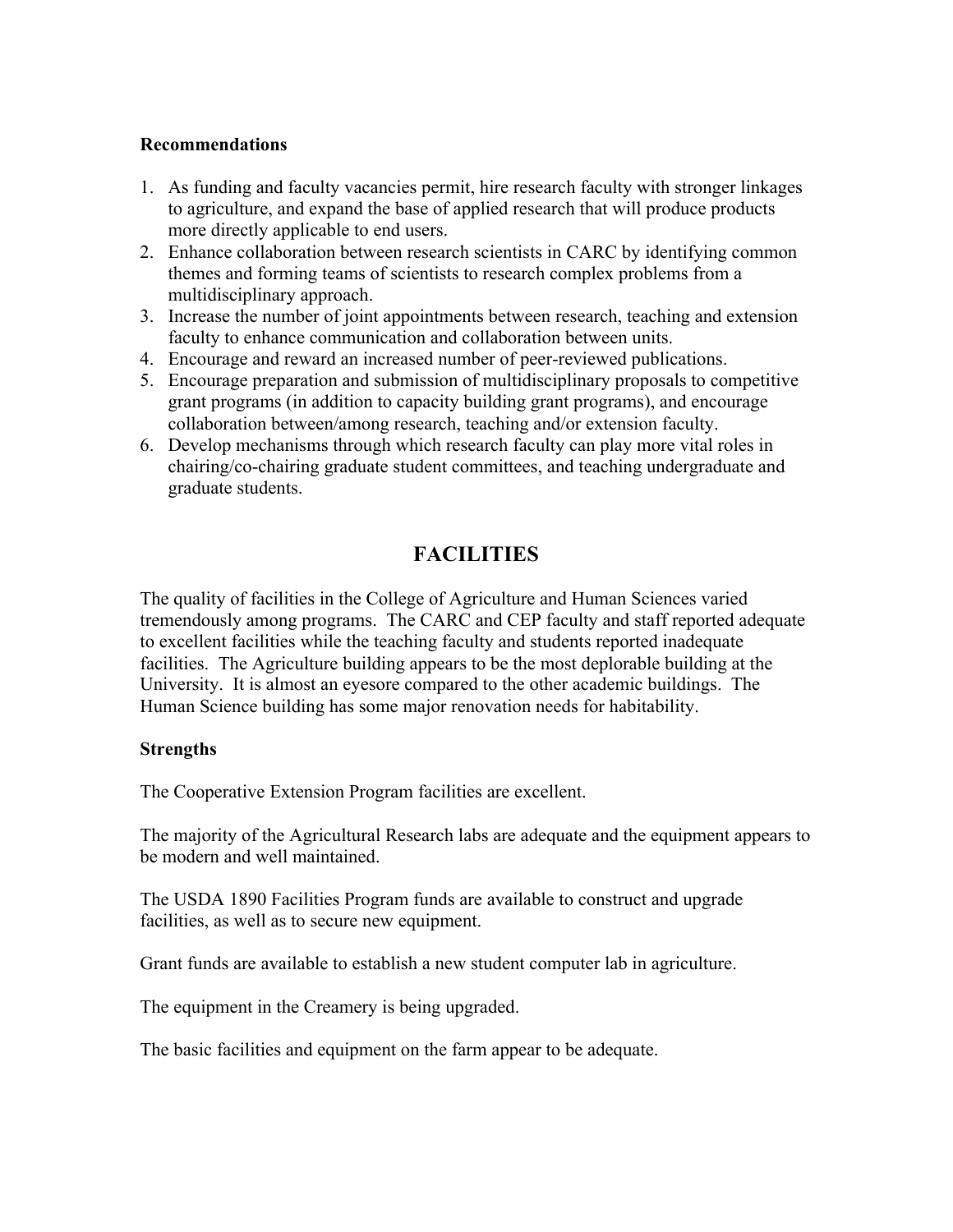## **Challenges**

The teaching facilities in agriculture appear to be inadequate and neglected in many areas. The equipment in the meat laboratory is obsolete and the laboratory does not meet state inspection requirements.

The laboratories and classrooms in Human Sciences are leaking and termites were noted in one area.

There were no electronic classrooms or laboratories observed in the teaching area in Agriculture or Human Sciences. The majority of the technology being used to support the instructional program is antiquated.

The poultry facility is inoperable because of a waste treatment problem that has not been resolved.

The feed mill on the University's farm was reported as being obsolete. The mill is an important component of the Animal Science Program in teaching and research.

It appears that the length of time required for processing a request to repair, remodel, or construct a facility is adversely impacting programs and the quality of instructions in Agriculture. Several projects have been placed on hold for three or four years because of a lack of response to requests to repair buildings. The funding to establish a computer lab is in jeopardy because the roof has been leaking in the room for four years. Moreover, greenhouses that were constructed several years ago on the farm are still incomplete.

The Creamery has been off-line for equipment upgrades for at least three years.

It appears that the USDA 1890 Facilities funds budgeted to upgrade facilities and equipment for the teaching programs in the College of Agriculture and Human Sciences have not been utilized in a timely manner.

## **Recommendations**

- 1. Review the procedures for prioritizing and processing requests to repair, remodel, or to construct new facilities to ensure a timely response.
- 2. Establish an immediate measure to address critical requests to repair facilities that were made more than 12 months ago. It is important that the repairs that have been lingering for the last three years be resolved immediately.
- 3. Develop a plan to renovate or to construct new teaching facilities for the College of Agriculture and Human Sciences. If a new building is constructed, considerations should be given to housing both programs (agriculture and human sciences) in the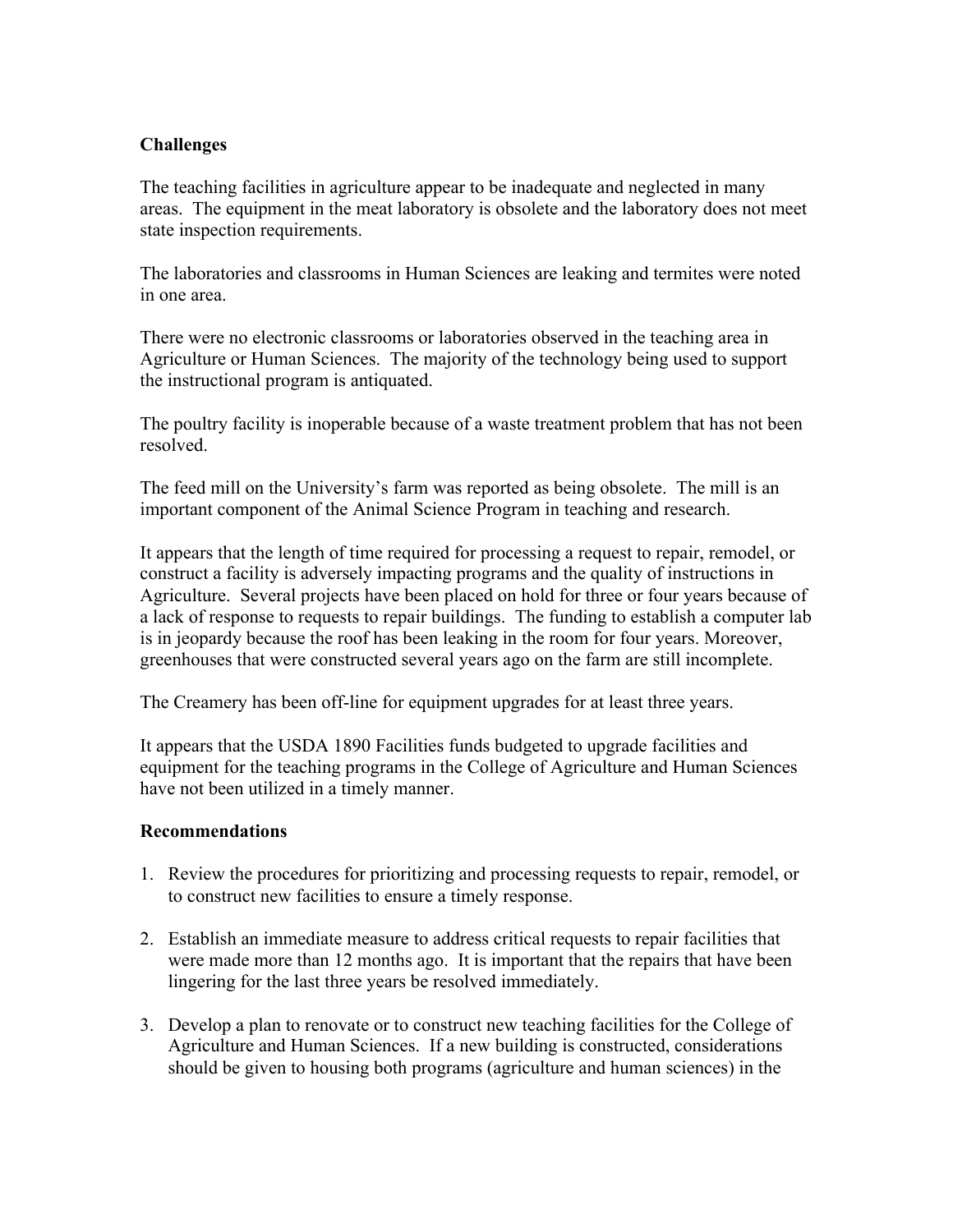same building. Laboratories could be shared (ie. computer laboratories, science laboratories to serve agriculture programs and nutritional science programs.

- 4. Acquire new equipment to upgrade classrooms and teaching labs with the latest technological capabilities.
- **5.** A timetable should be established to expend funds from the USDA Facilities Program to upgrade teaching facilities in Agriculture and Human Sciences.

## **PERSONNEL**

#### **Strengths**

Faculty and support staff in teaching, research and extension programs were considered by the review team to be dedicated individuals supportive of their respective activities and responsibilities associated with their landgrant mission. Staffing appeared appropriate in research and extension units and in-line with funding availability.

Teaching faculty was found to be motivated and enthused, and showed a great deal of concern for student learning. They were also concerned about the future of their college because of the perceived lack of support provided for their teaching programs.

Research faculty conducts potentially meaningful, cutting-edge research using basic scientific procedures and principles. Extension specialists and agents, although limited in number, appear to understand their clientele and are committed to delivering excellence in programming. Extension staff represent PVAMU well to external publics.

Farm management staff were motivated and excited, as well as concerned about the productive use of farm resources to support teaching, research and Extension activities.

#### **Challenges**

Although faculty and staff understand and support their respective missions in teaching, research and extension, inadequate linkages currently exist between these respective units. Unit compartmentalization, leading to a lack of communication and collaboration, is preventing CAHS from reaching its full potential.

Farm personnel primarily provide support for research scientists, perhaps to the exclusion of teaching programs. Farm staff feel they lack respect from research scientists, and are concerned that neither their knowledge or experience is considered or appreciated. A lack of respect seems to exist to varying degrees between (not necessarily within) all of the units (research, teaching, and extension).

Declining student enrollment has led to low numbers of teaching faculty, often forcing overloads and requiring some to teach outside their areas of expertise.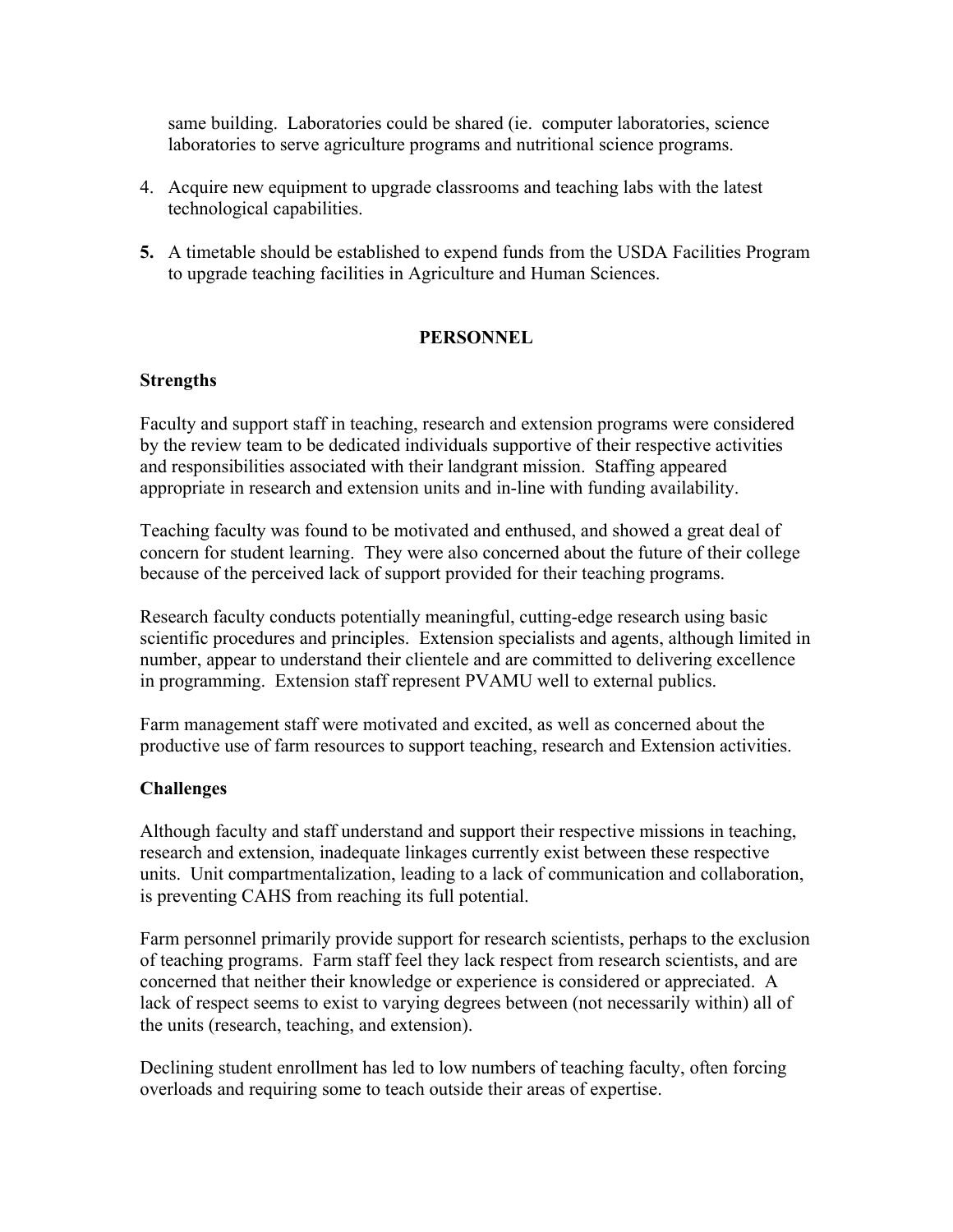Extension administrative support staff appears to be providing some support for other college activities for which the Dean/Interim Dean has responsibility. This may be complicated by the fact that the former Dean still occupies the Dean's office.

Some faculty feel that performance evaluations and merit raises are not related.

## **Recommendations**

- 1. Review, and consider revising, the organizational structure of the College to facilitate collaboration and program linkage among the units.
- 2. Fill the vacant Dean position as soon as possible with a strong collaborative leader identified through a national search process.
- 3. Ensure that faculty are teaching in a field in which they are credentialed.
- 4. Remove the former Dean from the Dean's Office immediately.

## **COMMUNICATION and PARTNERSHIP**

In a College that is guided by the nation's land-grant universities' tripartite mission of teaching, research and service, effective communication among and between the units who are the providers of these functions is extremely important. Unique to the College of Agriculture and Human Sciences (CAHS) is the clear distinction of receiving federal funding for the food and agricultural sciences. To fulfill the requirements of receiving these annual appropriations requires the generation of partnerships, external and internal collaborations, multi-disciplinary efforts for the solution of complex problems, and dialog with stakeholders in order to offer relevant programming in instruction, research and extension.

#### **Strengths**

Numerous examples were provided by the Prairie View A&M Cooperative Extension Program (CEP) staff of well established partnerships with both their urban and their rural clientele because they have listened to them and established programming to address the needs voiced by them.

Within CEP, frequent and all-inclusive meetings are held to plan, reflect, evaluate, invigorate and inform each other. This excellent internal communication structure is a credit to the leadership and it is partially responsible for the high morale in CEP, the enthusiasm and pride they feel about their efforts and the effectiveness and creativity of their work.

CEP has forged linkages to other university entities, i.e. the College of Architecture and the College of Business, thus there is evidence of their partnering spirit.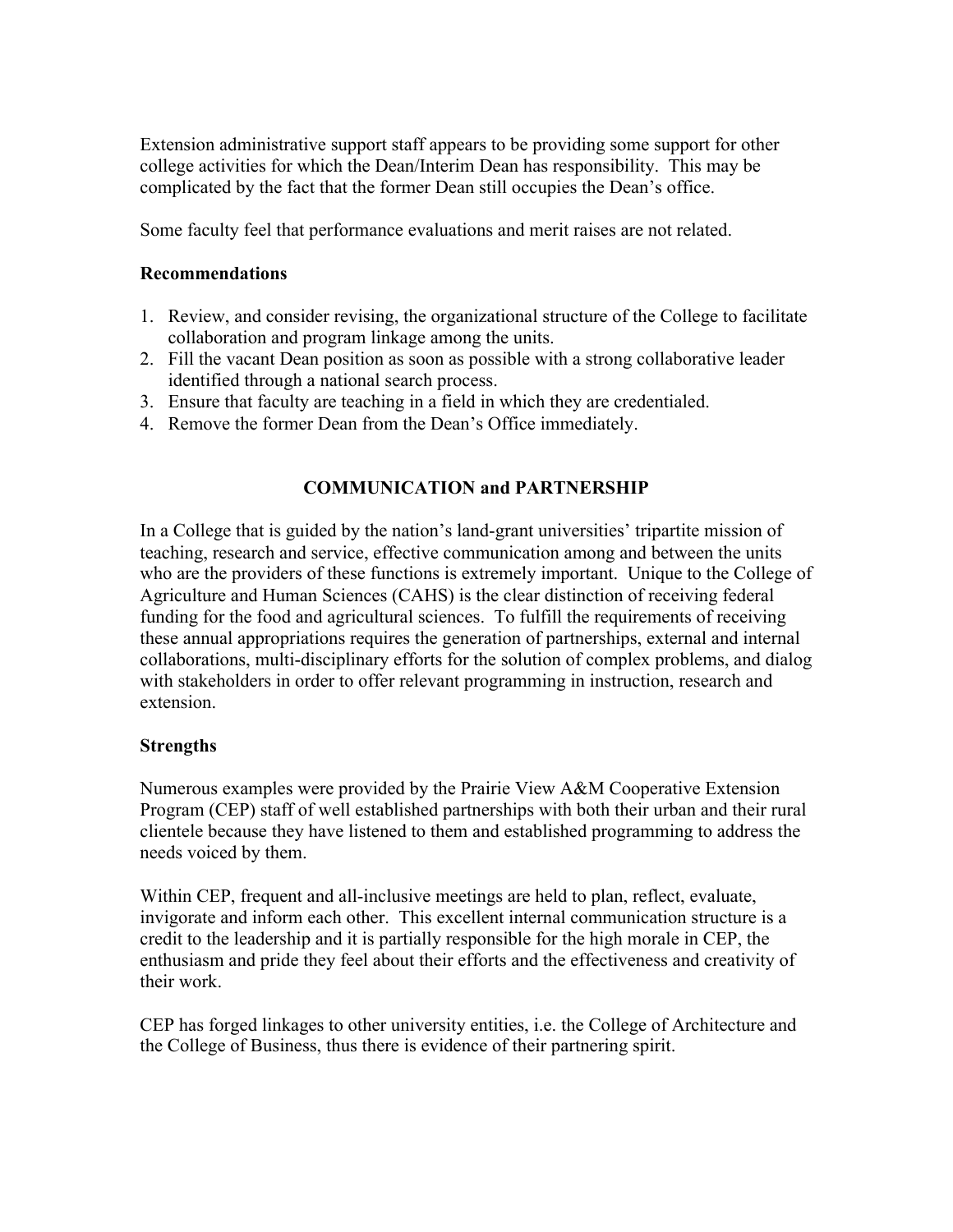## **Challenges**

Surprisingly there have been no consistently required meetings of program coordinators with the dean, nor among the administrators in extension, research and teaching, nor in the College with students, nor among farm staff, either among themselves or with those identified in the farm facility organization chart. This does not imply that these individuals do not meet, but it was expressed that the meetings are dictated by need rather than by recognizing that frequent communication is essential to cooperating, sharing, strengthening through planning, and initiating camaraderie, respect and collegiality.

Communication includes marketing the College to both external and internal audiences. Very commendable accomplishments were described to the review team by all interviewed and yet the documentation of such excellence was not seen in print media, on the web, nor in reports submitted to or by the university. To garner respect and positive acknowledgement of the College, it is the responsibility of all to contribute to the showcasing of themselves and the College on a whole.

The connectivity of extension, research and teaching was expressed as disappointing by all units and they attributed this disconnect primarily to a lack of communication and lack of knowledge of what is going on and what the strengths, needs, successes, etc. are of each other. There are few true internal partnerships or integrated programming and that initiatives are compartmentalized instead of team efforts. Respect and pride is lacking for CAHS, however domain (CEP and CARC) respect and pride are strong.

## **Recommendations**

- 1. CARC might benefit by initiating listening sessions similar to those established by extension and/or have the researchers attend established forums like the Texas Communities Futures Forum.
- 2. CARC and CEP Field Days should be planned and implemented by extension, research, farm staff and if possible, the academic faculty (if they are on 12 month appointments).
- 3. Annual or biannual "Town Meetings" could be held with students and all CAHS faculty to give students a chance to voice concerns, suggestions and ideas for the betterment of the college and for enhancing their educational experiences.
- 4. CAHS alumni could be engaged in serving and supporting their college.
- 5. Frequent meetings and opportunities for team building, morale enhancement, and discussing the operations and expectations for the college must be established. Examples of meetings that should be frequent or within established times are:
	- $\triangleright$  Department heads/coordinators with the dean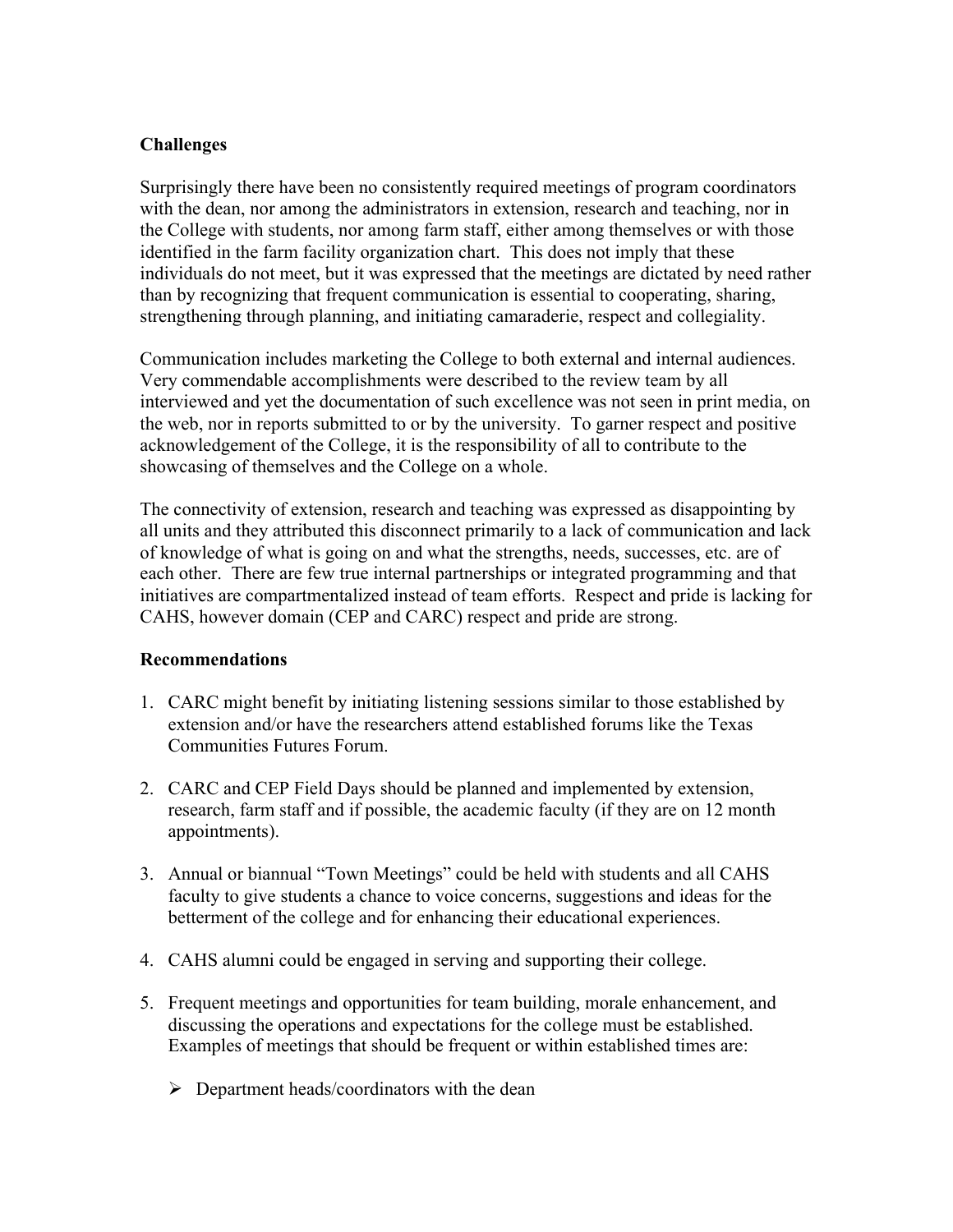- $\triangleright$  Academic, CARC and CEP employees
- $\triangleright$  Farm management with farm workers
- $\triangleright$  Farm coordinators and farm workers with researchers, faculty and specialists
- $\triangleright$  The management teams of academics, extension and research
- $\triangleright$  \*At a minimum, there must be monthly meetings of the academic departments (Note: Researchers who teach are also department faculty members, therefore the academic meetings must include them)
- 6. In order to communicate to the PVAMU community and all other external audiences and potential supporters of CAHS's value and excellence, there should be a dedicated focus on developing public relations/marketing materials and consistent documentation of highlights, accomplishments and impacts. The efforts should be unified to conserve resources, and to maximize the garnering of funding, praise and acknowledgement of the true value of CAHS to the campus, the state and the nation.
- 7. Communications within the college should be facilitated and required by the dean in an effort to build respect across boundaries, develop collegiality and teamspiritedness, develop or broaden partnerships, establish efficient and effective use of resources, strengthen each unit through sharing, formulate image building, and infuse more multi-disciplinary programming.
- 8. The commendable examples of staff meetings and frequent extension meetings should continue.

## **LEADERSHIP**

#### **Strengths**

There is a real commitment and dedication of students, teaching faculty, research and extension specialists and support personnel to Prairie View A&M University and the College of Agriculture and Human Sciences.

#### **Challenges**

There is a great cry for leadership from the internal constituents of the College that provides communication, develops and supports processes, and serves as a voice and advocate for the College with the central administration. Perceptions from constituents relate to the following:

Lacking data in many areas of the College gives the impression that there is not a methodology to decision making.

Respect for each other's peers and collaboration among and between the functional areas (extension, teaching, and leadership) are lacking. Faculty and staff are gracious but give little support to each other.